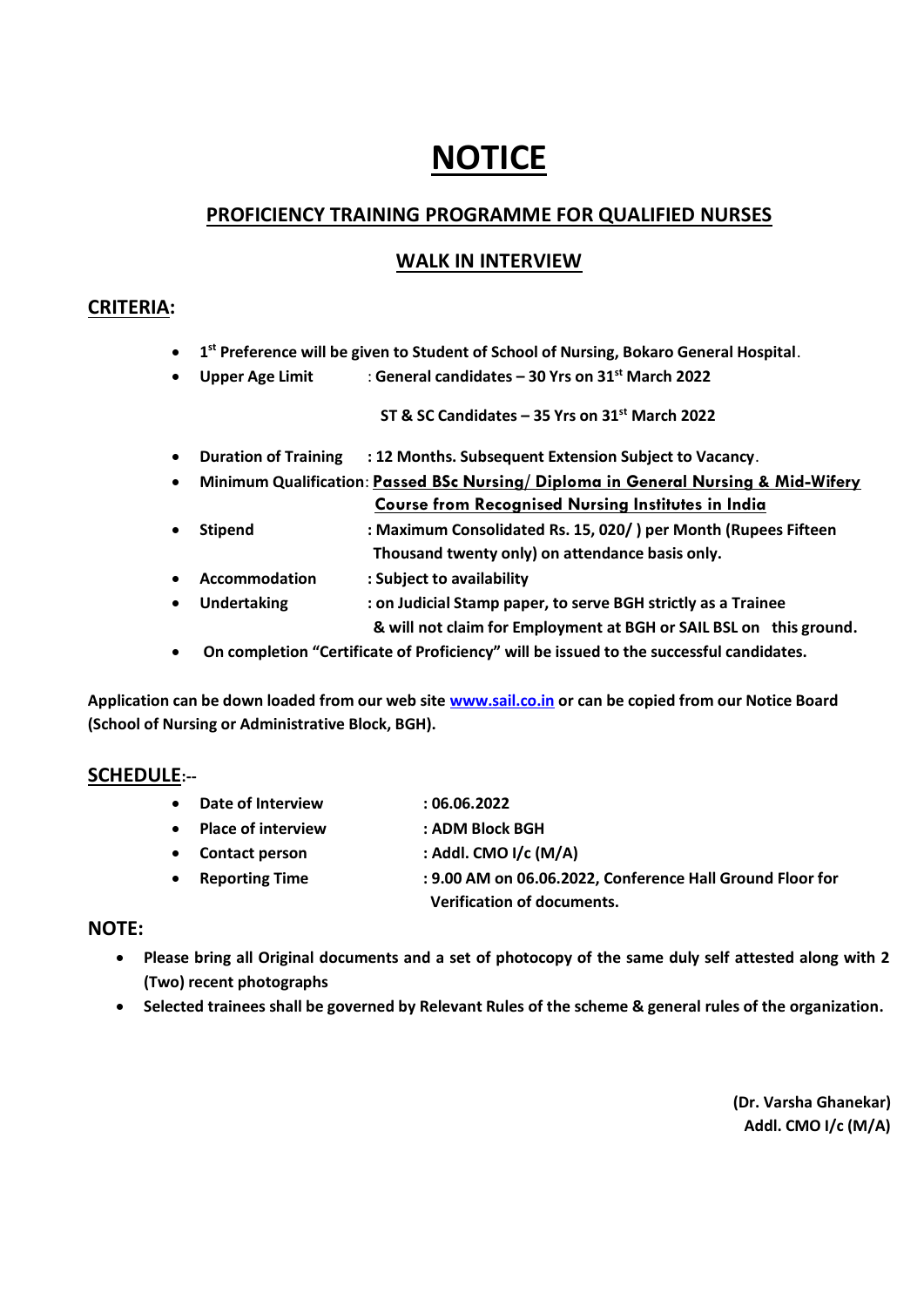

PHOTOGRAPH

#### **PERSONAL DATA FORM (FOR TRAINEE NURSES)**

# **(***PLEASE FILL UP THE DETAILS IN CAPITAL LETTERS)*

| SN                | <b>DETAILS</b>                |                   |                        |
|-------------------|-------------------------------|-------------------|------------------------|
| 01.               | <b>NAME</b>                   |                   | <b>AGE</b>             |
| 02.               | <b>FATHER'S NAME</b>          |                   |                        |
| 03.               | <b>MOTHER'S NAME</b>          |                   |                        |
| 04                | <b>HUSBAND'S NAME</b>         |                   |                        |
| 05.               | <b>DATE OF BIRTH</b>          |                   |                        |
| 06.               | <b>PRESENT ADDRESS</b>        |                   |                        |
|                   |                               |                   |                        |
|                   |                               |                   |                        |
| $\overline{07}$ . | PERMANENT ADDRESS             |                   |                        |
|                   |                               |                   |                        |
|                   |                               |                   |                        |
| 08.               | <b>MARITAL STATUS</b>         |                   |                        |
| 09.               | <b>NATIONALITY</b>            |                   |                        |
| 10.               | <b>RELIGION</b>               |                   |                        |
| 11.               | <b>CATEGORY (PLEASE TICK)</b> | GEN./ SC/ ST/ OBC |                        |
| $\overline{12}$ . | <b>MOBILE/ CONTACT NO.</b>    |                   | <b>E-MAIL ADDRESS:</b> |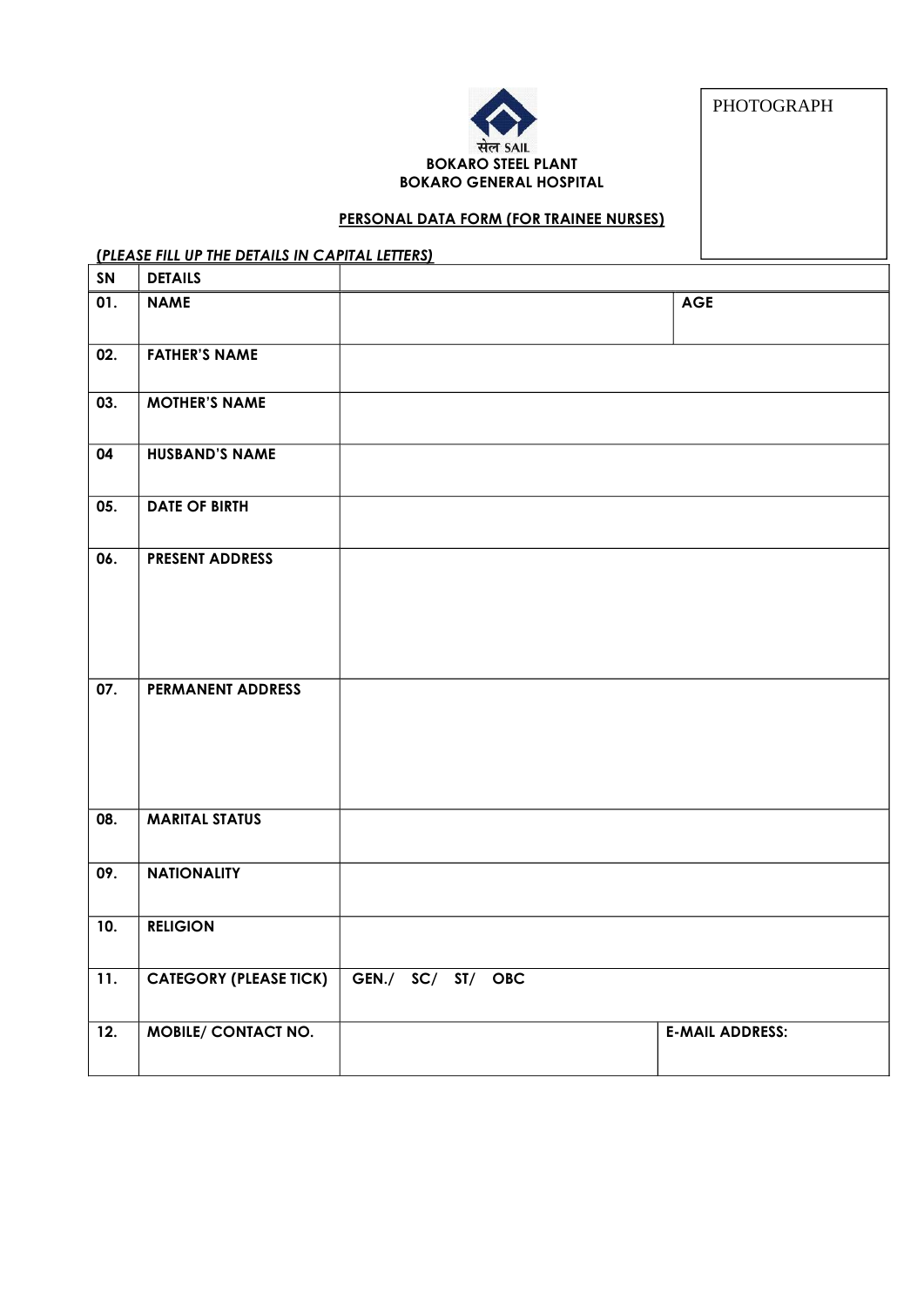

#### **BOKARO STEEL PLANT**

# **BOKARO GENERAL HOSPITAL**

# **PERSONAL DATA FORM (FOR TRAINEE NURSES)**

| 13. | <b>ACADEMIC</b><br><b>QUALIFIACTION</b> | <b>BOARD/ UNIV.</b> | YEAR OF PASSING | <b>SUBJECTS</b> | <b>PERCENTAGE</b> |
|-----|-----------------------------------------|---------------------|-----------------|-----------------|-------------------|
|     | $10+2/$ I.Sc.                           |                     |                 |                 |                   |
|     | <b>OTHERS</b>                           |                     |                 |                 |                   |
|     |                                         |                     |                 |                 |                   |

| 14. | <b>BSc Nursing/</b><br><b>G.N.M. COURSE</b> | SCHOOL/<br><b>COLLEGE/UNIVERSITY</b> | <b>MARKS OBTAINED/</b><br><b>PERCENTAGE</b> | <b>NO. OF ATTEMPTS</b> |
|-----|---------------------------------------------|--------------------------------------|---------------------------------------------|------------------------|
|     | 1 <sup>ST</sup> YEAR                        |                                      |                                             |                        |
|     | 2ND YEAR                                    |                                      |                                             |                        |
|     | 3RD YEAR                                    |                                      |                                             |                        |

| 15. | <b>WHETHER HAVING ANY</b><br><b>WORK EXPERIENCE (IN</b><br><b>OTHER HOSPITALS)</b> | YES / NO (PLEASE TICK) |
|-----|------------------------------------------------------------------------------------|------------------------|
|     | IF YES PROVIDE DETAILS:                                                            |                        |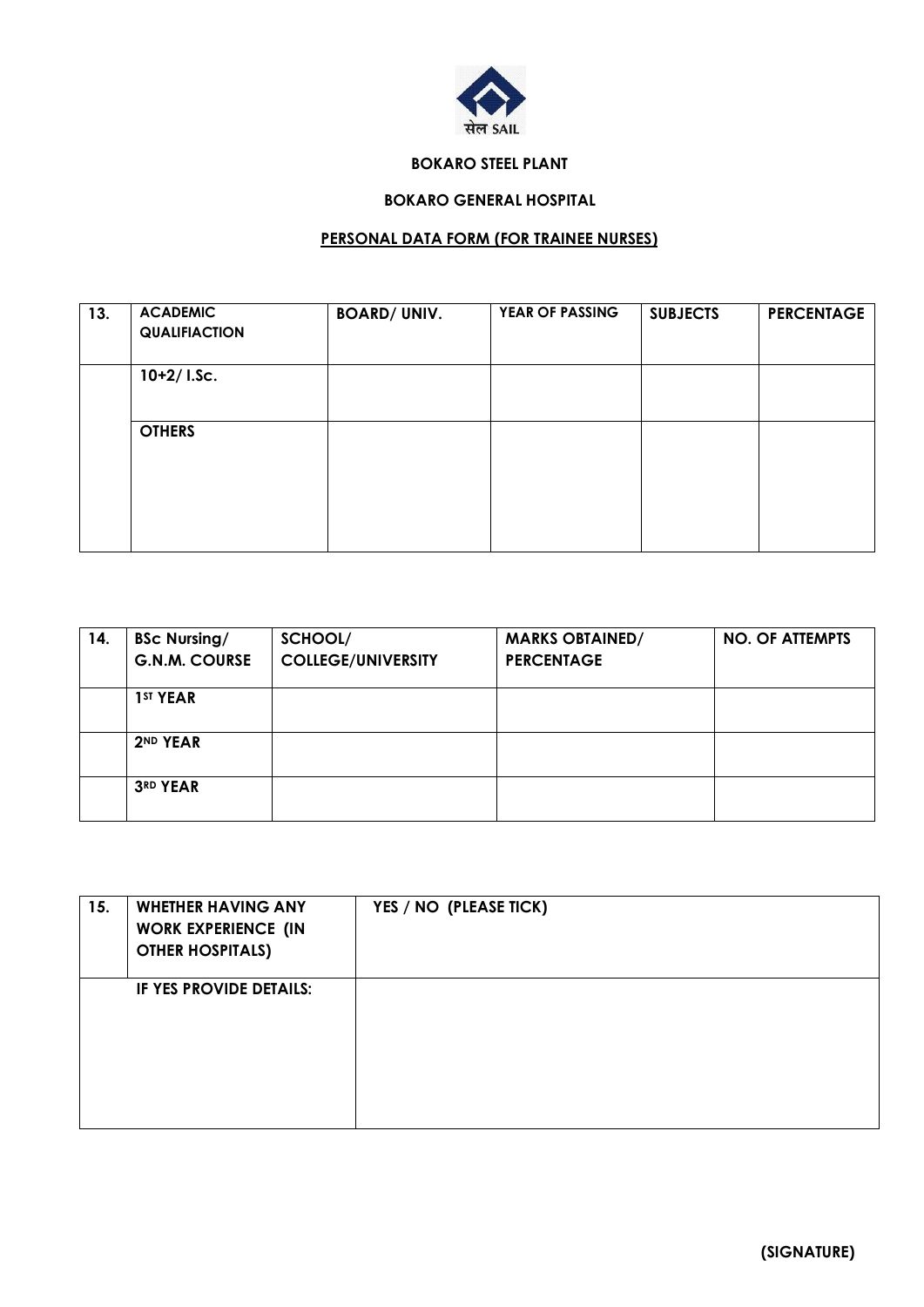## **STEEL AUTHORITY OF INDIA LTD.**

(A Government of India Enterprise) MEDICAL DEPARTMENT BOKARO STEEL PLANT

## **WALK-IN INTERVIEW FOR SELECTION PROFICIENCY TRAINING PROGRAMME FOR QUALIFIED NURSES**

## **INTERVIEW SCHEDULE:--**

- **Date of Interview : 06.06.2022**
- 
- **Place of interview : ADM Block BGH**
- -
- **Contact person : Addl. CMO I/c (M/A)**
- **Reporting Time : 9.00 AM on 06.06.2022, Conference Hall Ground Floor for Verification of documents.**

| <b>QUALIFICATION</b>                                                                                                                                                                                                                                                               | <b>CONSOLIDATED</b><br><b>STIPEND RATE (Rs.)</b>                                                                                                    | <b>Upper Age Limit</b><br>as on<br>31.03.2022 | NO. OF<br><b>SEATS</b> | <b>PERIOD of</b><br><b>TRAINING</b>                               |
|------------------------------------------------------------------------------------------------------------------------------------------------------------------------------------------------------------------------------------------------------------------------------------|-----------------------------------------------------------------------------------------------------------------------------------------------------|-----------------------------------------------|------------------------|-------------------------------------------------------------------|
| <b>Passed BSc Nursing/</b><br><b>Diploma in General</b><br><b>Nursing &amp; Mid-Wifery</b><br><b>Course from Recognised</b><br><b>Nursing Institutes in India</b><br>$(1st$ Preference will be given to<br><b>Student of School of Nursing,</b><br><b>Bokaro General Hospital)</b> | <b>Maximum</b><br><b>Consolidated Rs. 15,</b><br>020/) per Month<br>(Rupees Fifteen<br><b>Thousand twenty</b><br>only) on attendance<br>basis only. | Gen: 30 yrs<br>$SC/ST/35$ yrs                 | 34                     | 12 Months.<br>(Subsequent<br>Extension<br>Subject to<br>Vacancy). |

**Candidates fulfilling the above specification may appear for interview on the scheduled date along with all supporting certificates/documents in original and self attested true copy of the same:** 

 **Application/Eligibility criteria & other details can be viewed/down loaded from our web site [www.sail.co.in](http://www.sail.co.in/) or can be copied from our Notice Board (School of Nursing or Administrative Block, BGH).**